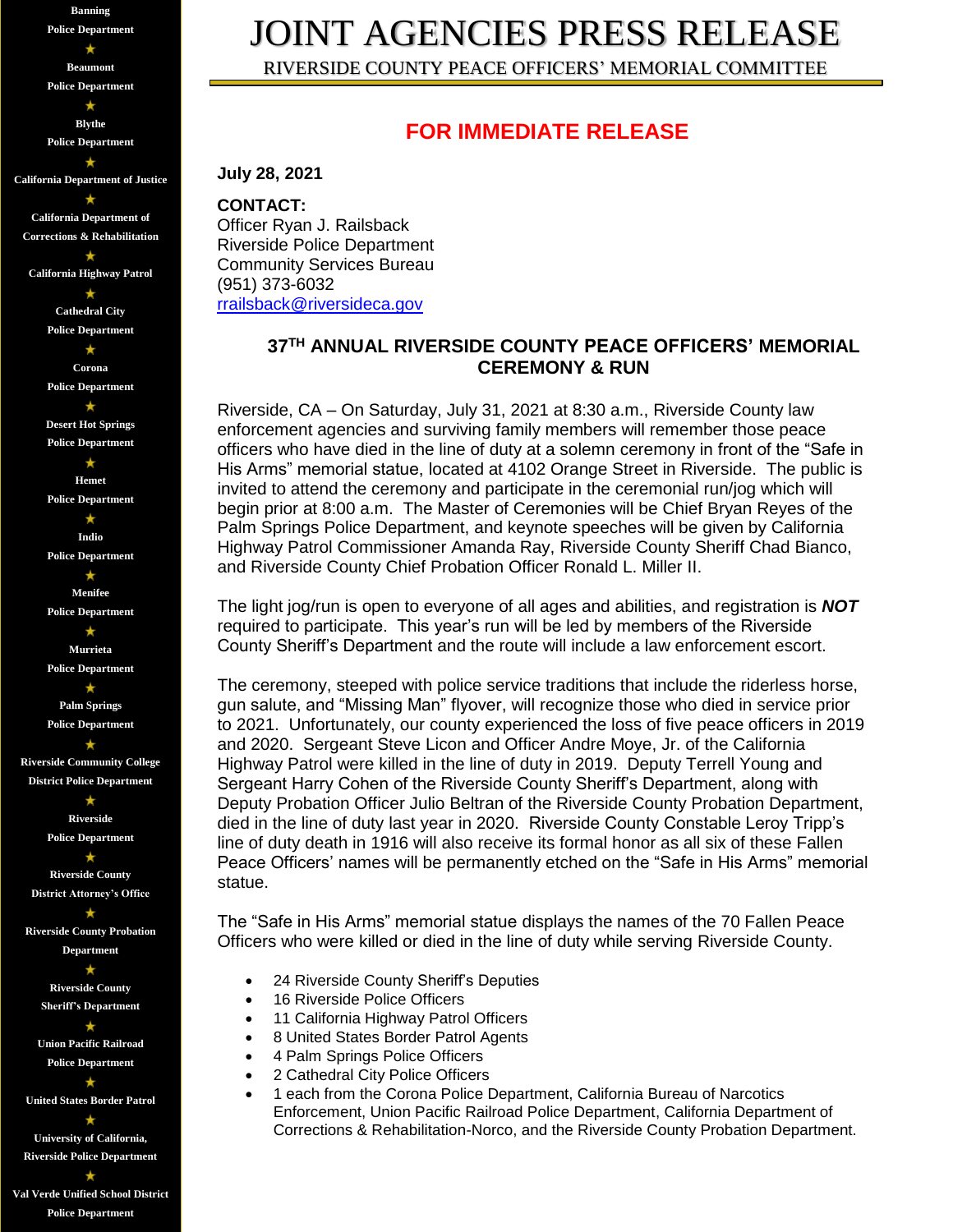**Banning Police Department** ٠ **Beaumont Police Department**  $\star$ **Blythe Police Department** \* **California Department of Justice**  $\star$ **California Department of Corrections & Rehabilitation**  $\star$ **California Highway Patrol**  $\star$ **Cathedral City Police Department**  $\star$ **Corona Police Department**  $\star$ **Desert Hot Springs Police Department**  $\star$ **Hemet Police Department**  $\star$ **Indio Police Department**  $\star$ **Menifee Police Department**  $\star$ **Murrieta Police Department**  $\star$ **Palm Springs Police Department Riverside Community College District Police Department**  $\star$ **Riverside Police Department**  $\star$ **Riverside County District Attorney's Office**  $\star$ **Riverside County Probation Department**  $\star$ **Riverside County Sheriff's Department** ٠ **Union Pacific Railroad Police Department**  $\star$ **United States Border Patrol**  $\star$ **University of California, Riverside Police Department**

**Val Verde Unified School District Police Department**

## JOINT AGENCIES PRESS RELEASE RIVERSIDE COUNTY PEACE OFFICERS' MEMORIAL COMMITTEE

Join us as we honor those who have laid down their lives for the community members of Riverside County, and to support the families and loved ones they left behind.

Free parking will be available in the parking structures located at 3535 12th Street and 4080 Lemon Street.

#### **TEMPORARY ROAD CLOSURES AND NO PARKING AREAS ON JULY 31, 2021**

Orange Street between  $10^{th}$  and  $12^{th}$  Streets will be closed from 5:30 a.m. to 12:00 p.m. There will be no parking along Orange Street between 10<sup>th</sup> & 12<sup>th</sup> Streets, and on 12<sup>th</sup> Street between Orange and Lemon Streets from 5:30 a.m. to 12:00 p.m. Proper signs will be posted in these affected areas.

### **RIVERSIDE COUNTY PEACE OFFICER ROLL OF HONOR**

| Year | <b>Officer</b>          | <b>Agency</b>                         |
|------|-------------------------|---------------------------------------|
| 1895 | Frank Hamilton          | Riverside County Sheriff's Department |
| 1907 | Preston Swanguen        | Riverside County Constable            |
| 1912 | John Baird              | Riverside Police Department           |
| 1913 | <b>Grant Alexander</b>  | Corona Police Department              |
| 1916 | <b>Leroy Tripp</b>      | <b>Riverside County Constable</b>     |
| 1917 | Del MacIntyre           | Riverside Police Department           |
| 1921 | Henry F. Nelson         | Riverside County Sheriff's Department |
| 1921 | Theodore Crossley       | Riverside County Sheriff's Department |
| 1925 | Ross A. Gardner         | United States Border Patrol           |
| 1938 | Clinton Burtner         | Riverside Police Department           |
| 1940 | <b>Edward Bertino</b>   | Riverside Police Department           |
| 1944 | Arthur Simpson          | Riverside Police Department           |
| 1947 | Anthony Oneto           | United States Border Patrol           |
| 1954 | Frank Epperson          | California Highway Patrol             |
| 1956 | Howard R. Scheffler     | Riverside County Sheriff's Department |
| 1956 | Raymond A. Geiger       | California Highway Patrol             |
| 1961 | Gale G. Eldridge        | Palm Springs Police Department        |
| 1961 | Roger A. Strong         | Riverside County Sheriff's Department |
| 1962 | Lyle W. Larrabee        | Palm Springs Police Department        |
| 1967 | Theodore L. Newton, Jr. | United States Border Patrol           |
| 1967 | George F. Azrak         | United States Border Patrol           |
|      |                         |                                       |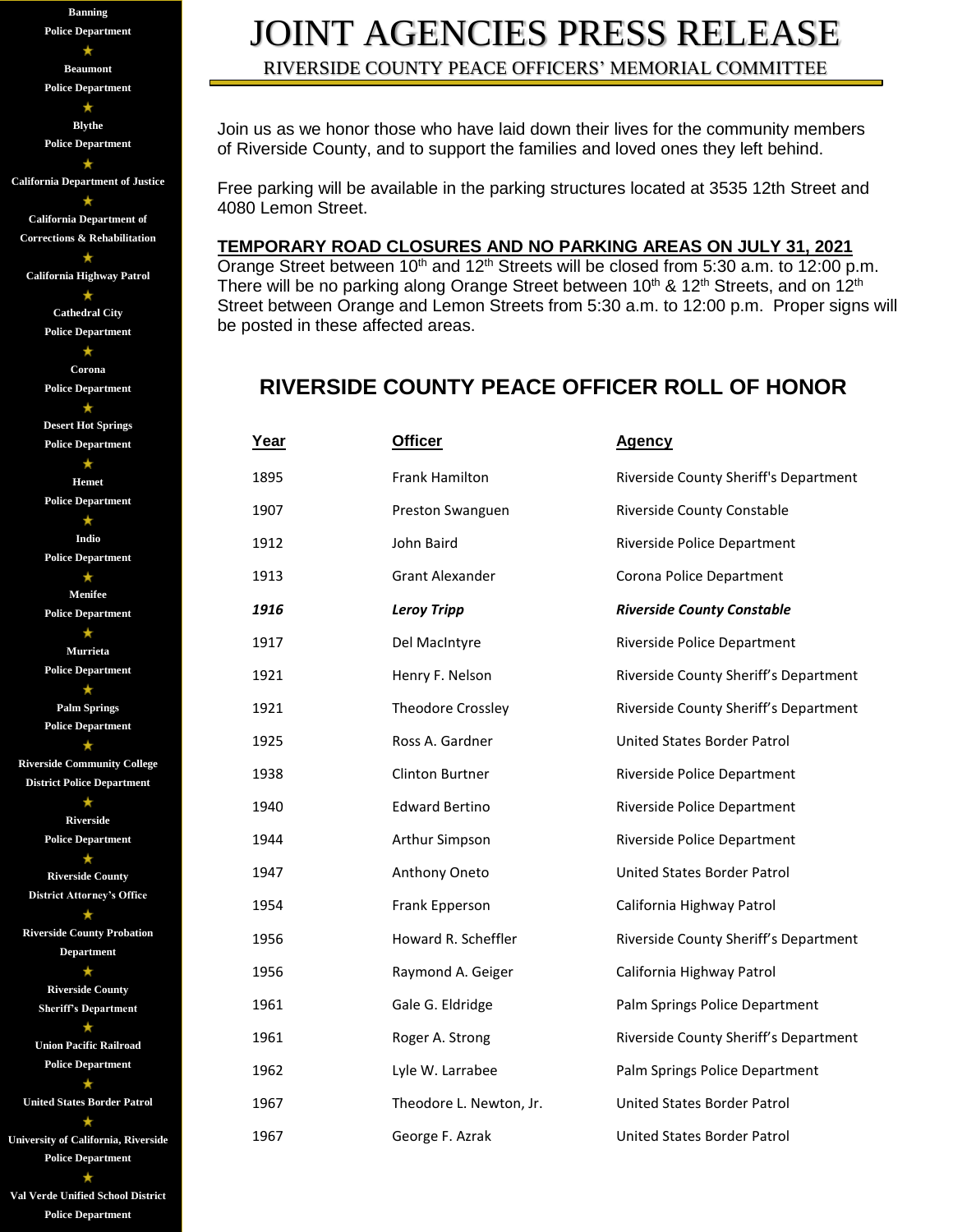| <b>Banning</b>                          |  |
|-----------------------------------------|--|
| <b>Police Department</b>                |  |
| *                                       |  |
| <b>Beaumont</b>                         |  |
| <b>Police Department</b>                |  |
|                                         |  |
| <b>Blythe</b>                           |  |
| <b>Police Department</b>                |  |
|                                         |  |
| <b>California Department of Justice</b> |  |
| *                                       |  |
| <b>California Department of</b>         |  |
| <b>Corrections &amp; Rehabilitation</b> |  |
|                                         |  |
| <b>California Highway Patrol</b>        |  |
|                                         |  |
| <b>Cathedral City</b>                   |  |
| <b>Police Department</b>                |  |
|                                         |  |
| Corona                                  |  |
| <b>Police Department</b>                |  |
|                                         |  |
| <b>Desert Hot Springs</b>               |  |
| <b>Police Department</b>                |  |
|                                         |  |
| <b>Hemet</b>                            |  |
| <b>Police Department</b>                |  |
|                                         |  |
| Indio                                   |  |
| <b>Police Department</b>                |  |
|                                         |  |
| <b>Menifee</b>                          |  |
| <b>Police Department</b>                |  |
|                                         |  |
| Murrieta                                |  |
| <b>Police Department</b>                |  |
|                                         |  |
| <b>Palm Springs</b>                     |  |
| <b>Police Department</b>                |  |
|                                         |  |
| <b>Riverside Community College</b>      |  |
| <b>District Police Department</b>       |  |
|                                         |  |
| <b>Riverside</b>                        |  |
| <b>Police Department</b>                |  |
|                                         |  |
| <b>Riverside County</b>                 |  |
| <b>District Attorney's Office</b>       |  |
|                                         |  |
| <b>Riverside County Probation</b>       |  |
| <b>Department</b>                       |  |
|                                         |  |
| <b>Riverside County</b>                 |  |
| <b>Sheriff's Department</b>             |  |
|                                         |  |
| <b>Union Pacific Railroad</b>           |  |
| <b>Police Department</b>                |  |
|                                         |  |
| <b>United States Border Patrol</b>      |  |
|                                         |  |
| University of California, Riverside     |  |
| <b>Police Department</b>                |  |

**Val Verde Unified School District Police Department**

## JOINT AGENCIES PRESS RELEASE RIVERSIDE COUNTY PEACE OFFICERS' MEMORIAL COMMITTEE

| 1969 | William J. Rutledge      | Riverside County Sheriff's Department |
|------|--------------------------|---------------------------------------|
| 1969 | William F. Carter, Jr.   | Riverside County Sheriff's Department |
| 1969 | Ambers O. Shewmaker      | California Highway Patrol             |
| 1971 | Leonard Christiansen     | Riverside Police Department           |
| 1971 | Paul Teel                | Riverside Police Department           |
| 1971 | Richard F. Morello       | <b>Bureau of Narcotic Enforcement</b> |
| 1973 | William Prettyman        | Riverside Police Department           |
| 1974 | Edward M. Schrader       | Riverside County Sheriff's Department |
| 1974 | Larry Walters            | Riverside Police Department           |
| 1977 | Edward A. Parker, III    | California Highway Patrol             |
| 1980 | James B. Evans, Sr.      | Riverside County Sheriff's Department |
| 1980 | Dirk A. Leonardson       | Riverside County Sheriff's Department |
| 1982 | Dennis Doty              | Riverside Police Department           |
| 1982 | <b>Phillip Trust</b>     | Riverside Police Department           |
| 1987 | Michael Brandt           | California Highway Patrol             |
| 1987 | Mark Taylor              | California Highway Patrol             |
| 1988 | Michael D. Davis         | Riverside County Sheriff's Department |
| 1988 | David Vasquez            | Cathedral City Police Department      |
| 1989 | Randy R. Lutz            | Riverside County Sheriff's Department |
| 1993 | Kent Hintergardt         | Riverside County Sheriff's Department |
| 1993 | Gary Cavender            | Riverside Police Department           |
| 1994 | Mark Kemp                | Riverside County Sheriff's Department |
| 1996 | Aurelio Valencia         | United States Border Patrol           |
| 1997 | Michael P. Haugen        | Riverside County Sheriff's Department |
| 1997 | James W. Lehmann, Jr.    | Riverside County Sheriff's Department |
| 1997 | Saul Martinez            | California Highway Patrol             |
| 1997 | Daniel Muehlhausen       | California Highway Patrol             |
| 1998 | <b>Claire Connelly</b>   | Riverside Police Department           |
| 1999 | Eric A. Thach            | Riverside County Sheriff's Department |
| 2001 | Charles Doug Jacobs, III | Riverside Police Department           |
| 2003 | Brent C. Jenkins         | Riverside County Sheriff's Department |
| 2003 | Bruce K. Lee             | Riverside County Sheriff's Department |